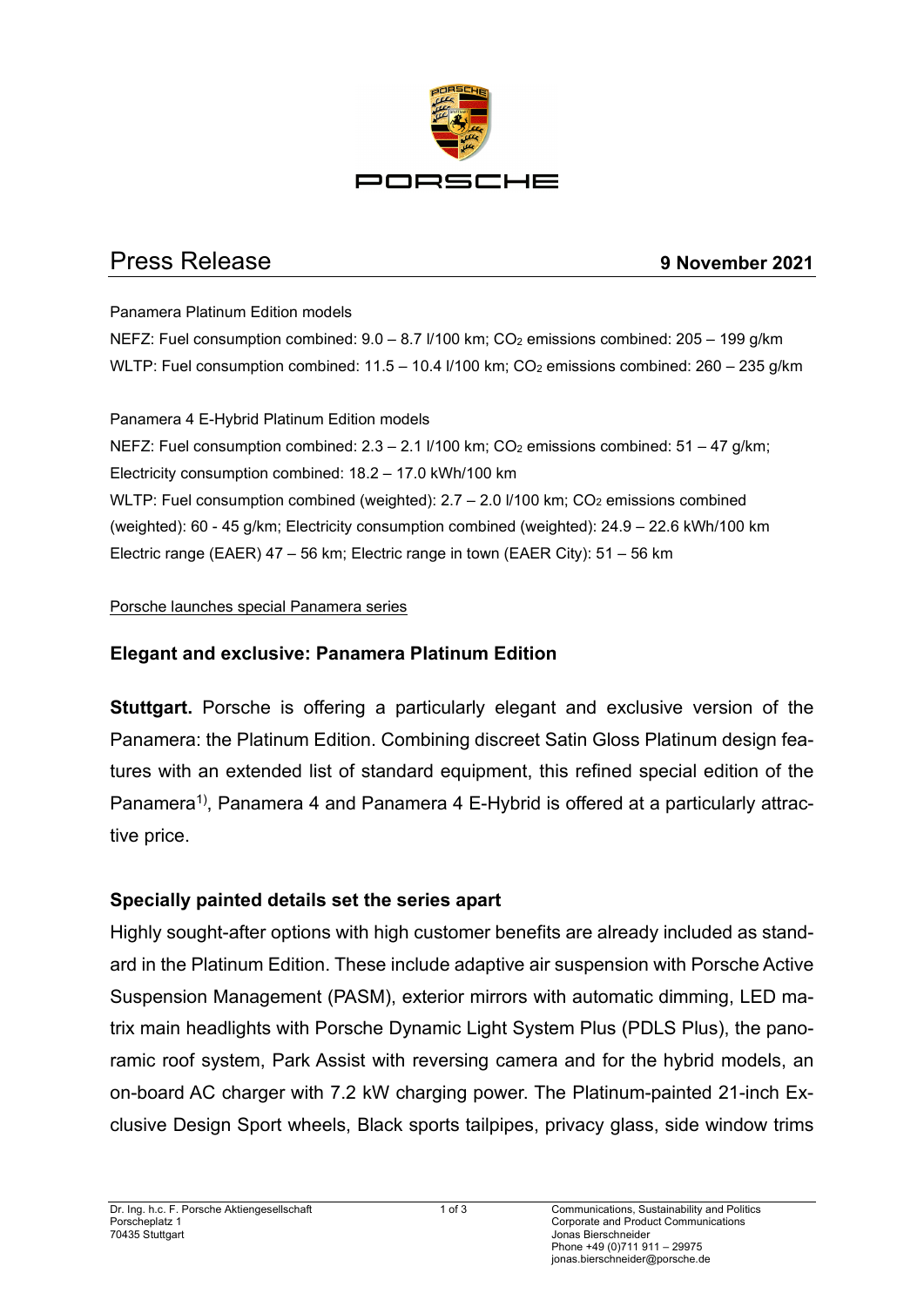in High-Gloss Black and Exclusive Design tail lights underscore the vehicle's dynamic elegance.

The Panamera Platinum Edition is clearly identifiable from the outside by applications painted exclusively in platinum: air outlet trims behind the front wheels, the Porsche logo and model designation at the rear and, on the hybrid models, the 'e-hybrid' logo on the side. In addition, 20-inch Panamera Style wheels in Platinum are available as an option.

### **An analogue clock rounds off an elegant overall package**

The luxurious appointments continue in the interior: a GT sports steering wheel and Power Steering Plus, Lane Change Assist, soft-close doors with Comfort Entry, 14-way electrically adjustable comfort front seats with memory package, heated rear seats, the BOSE® Surround Sound system, the brushed aluminium interior package in Black and the Porsche crest on the headrests. In addition, the interior also features exclusive distinguishing features: the door sill guards are made of brushed aluminium in Black and feature the Platinum Edition logo. In addition, all Platinum Edition models are equipped with an analogue clock in the dashboard as standard.

### **World premiere in Los Angeles**

Depending on the market, the Platinum Edition is available for the Panamera<sup>1)</sup>, Panamera 4 and Panamera 4 E-Hybrid. In Europe, the premium equipment is also available in the corresponding Sport Turismo models. In China, the range will be expanded to include the Executive models with an extended wheelbase. The Porsche Panamera 4 Platinum Edition is available to order in Germany with immediate effect priced from €111,945 including VAT. The model will celebrate its world premiere at the Los Angeles Auto Show on 17 November. Deliveries will start at the end of January 2022.

<sup>1)</sup> Not available in Europe.

*Further information, film and photo material can be found in the Porsche Newsroom[: newsroom.porsche.com](https://newsroom.porsche.com/de.html)*